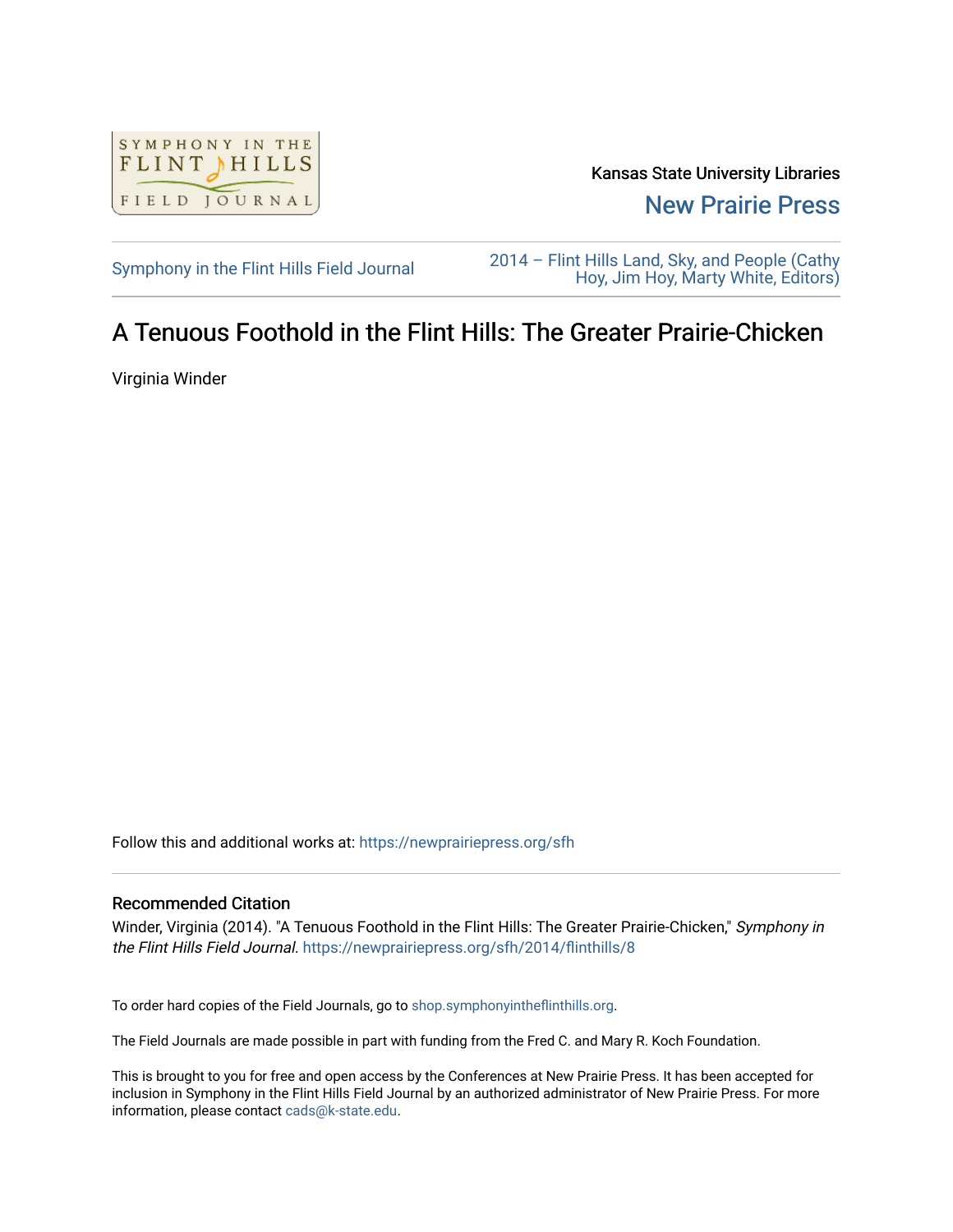

PRAIRIE CHICKEN

*All illustrations by Lisa Grossman Originally published in A Kansas Bestiary,©2013 A collaboration with the Kansas Land Trust and authored by Jake Vail and Doug Hitt* A TENUOUS FOOTHOLD IN THE FLINT HILLS: The Greater Prairie-Chicken

The stars become perceptibly duller while the faintest tinge of gray appears in the eastern sky. An eerie, low, booming sound resonates across the cold prairie hills. More booming voices join in. And more still. The sky lightens, soft gold and pink tones flood the otherwise quiet banks of grass, and a new day's struggle begins at the leks of Greater Prairie-Chickens.

Greater Prairie-Chickens are members of the scientific order Galliformes, along with quail, pheasants, turkeys, and domesticated chickens. Greater Prairie-Chickens are closely related to the extinct Heath Hen, endangered Attwater's Prairie-Chickens, and Lesser Prairie-Chickens (currently being considered for listing under the Endangered Species Act). From that single, ominous sentence, the casual reader can surmise that the track record for this group of birds is less than stellar when it comes to persisting in the face of anthropogenic challenges. That is the reality. But another aspect of reality is the fact that though populations of Greater Prairie-Chickens are declining, they are not gone yet, and we have a unique opportunity here in the Flint Hills to turn that trend around before it is too late.

Greater Prairie-Chickens are a species of prairie grouse that may be most wellknown for their exceptional breeding displays. Each spring, males gather at communal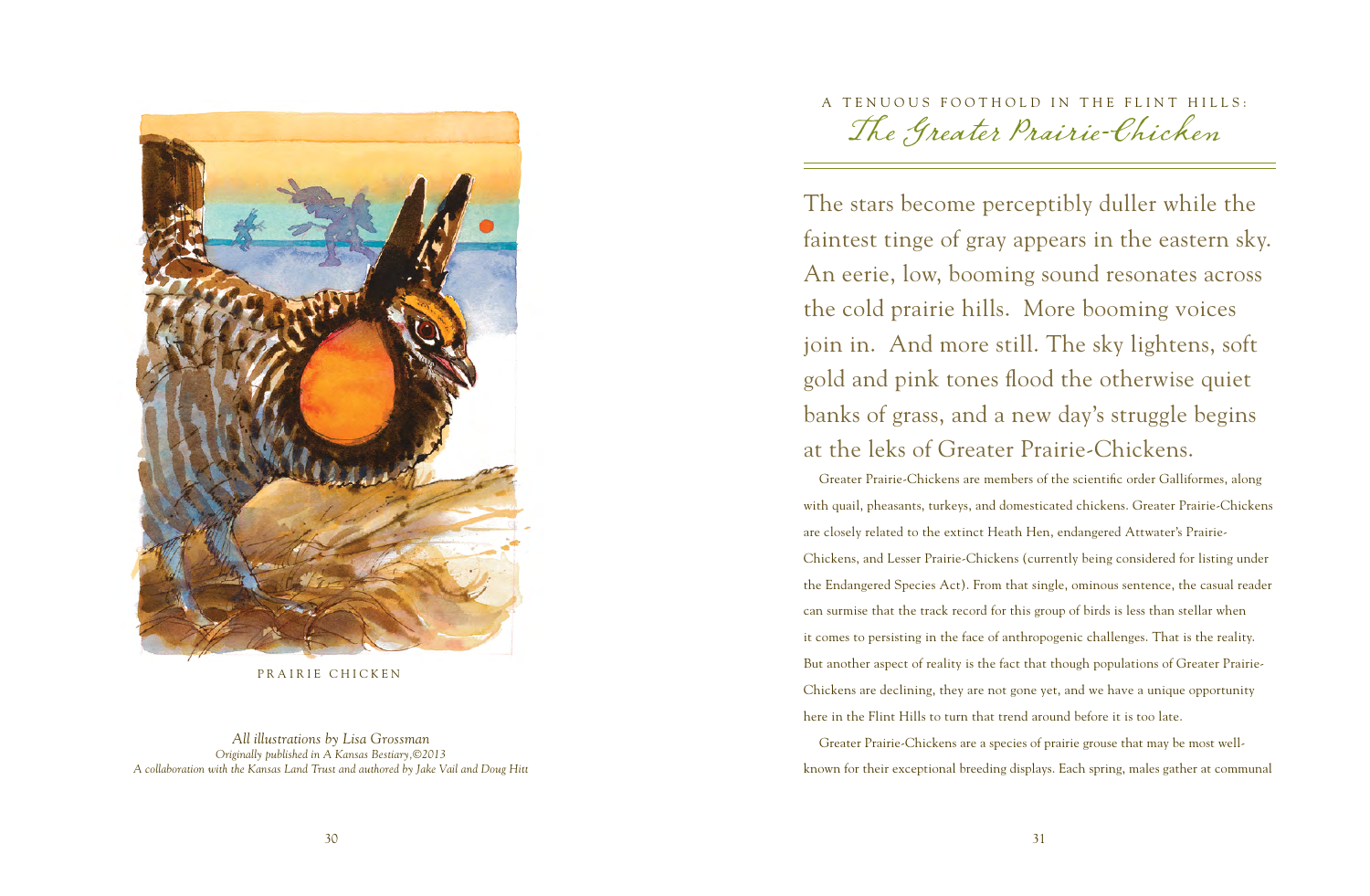

PRAIRIE CHICKEN PREDATORS: HAWK, BADGER, AND COYOTE

display sites, known as booming grounds or leks, and perform elaborate demonstrations of their talents for nearby females. The lek mating system provides a chance for males to put their sexiest foot forward in the presence of multiple potential mates, and it provides females with a chance to compare directly one male to another, and so best choose the most-fit sire for her clutch of eggs. Males inflate their throat patches, revealing bright, bulging ochre patches of skin, raise their elongated ear feathers (pinnae) and tails, and cup their wings out at a short distance away from their sides, all in an attempt to make their

bodies look as large and impressive as possible. As if this were not enough to get the girls' attention, the males also perform an intricate dance, involving foot-stomping, running, and turning movements as well as booming and cackling vocalizations.

Sparring matches are common events at leks as males test the boundaries of territories and attempt to fight their way to the middle of the ring. Together the fighting males flutter-jump several feet into the air, tearing at their opponents' chests and throats with raised feet, resulting in shed feathers and blood but rarely in serious injury. Ultimately,

the loser slinks to a far corner of the lek, while the winner moves on to attempt the capture of a female's good graces. All the while, females typically wander around the edges of the lek, seemingly preoccupied with picking at the grass or preening themselves. Males bustle around the outwardly indifferent females, making obvious advances. These advances may be ignored day after day until the female has done her due diligence and chosen her mate. After mating, the female is on her own to select a nest site, build a nest, lay, incubate, and protect her clutch of about a dozen eggs, then care for the hatched chicks. All females attempt a nest each year, but only one or two males at each lek have the honor of contributing their genes to the next generation.

Rates of nest success vary among years and locations depending on weather, habitat features, and the predator community. Typically, about one in three nests survives to hatching, but only about ten to twenty percent

of those broods will have one or more surviving individuals by the time the fledglings become completely independent of their mother, around sixty days after hatching. Birds that reach adulthood typically live two to three years. Prairie-chickens spend their entire lives in open landscapes, and despite the camouflage their feathers provide, this leaves them vulnerable to predators attacking from both the ground and the air. Common predators include carnivores, such as coyotes, foxes, badgers, and skunks; raptors, such as Red-tailed Hawks, Northern Harriers, and owls; and snakes.

The range of Greater Prairie-Chickens historically stretched from the prairie provinces of Canada through the central third of the United States, from North Dakota east to Michigan and south to parts of Texas and Arkansas. Their current distribution is greatly diminished compared to pre-settlement times, and fragmented populations exist in eleven states. The core of the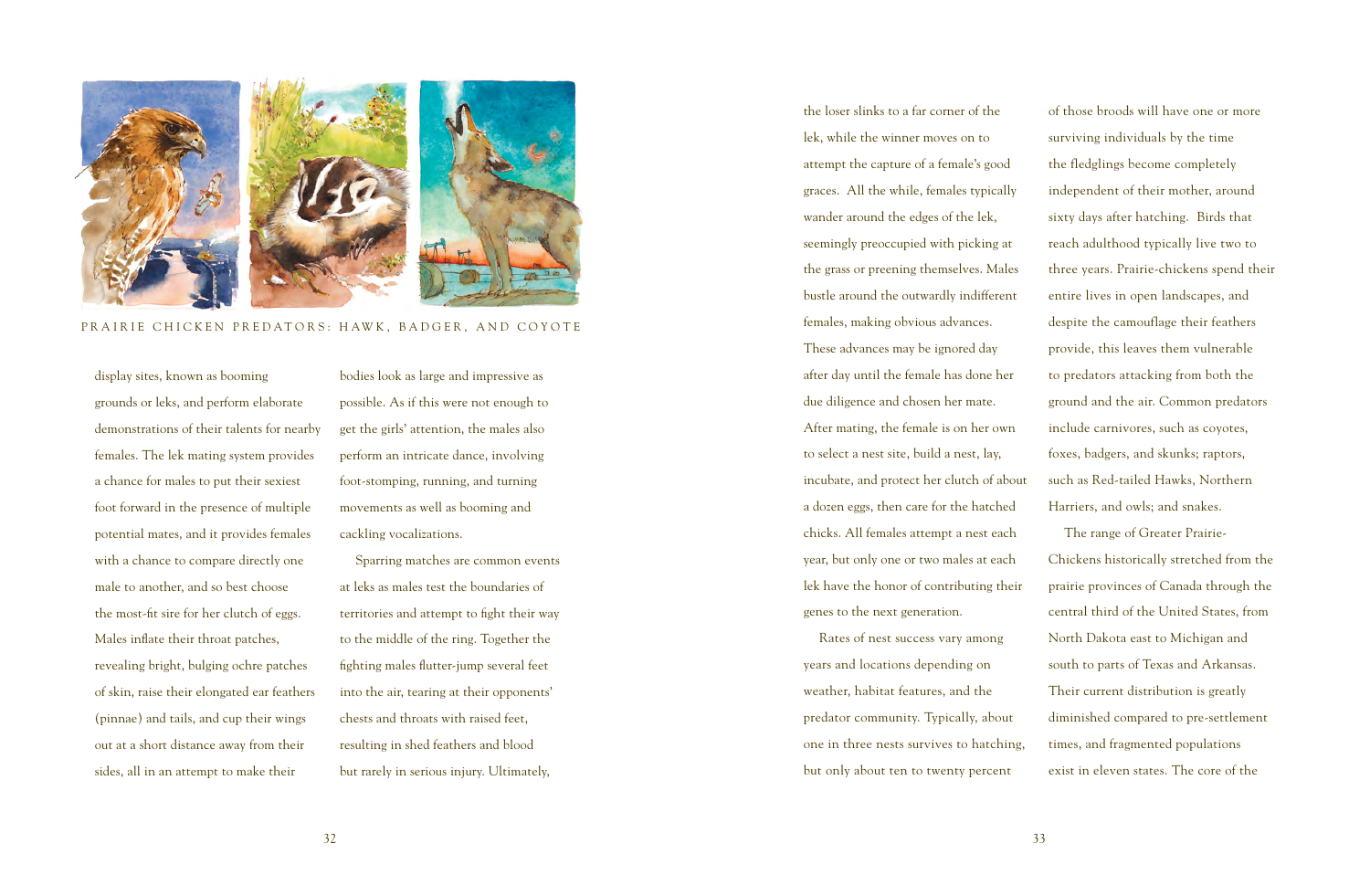current range exists in Kansas, with the foothold of that core being located in the Flint Hills. A stretch of rolling hills about 200 miles north to south and fifty miles west to east–roughly 10,000 square miles–holds the bulk of what promise there is for the future of Greater Prairie-Chickens in the wild.

Like many wildlife populations, the drastic declines in prairie-chicken populations can be traced to the loss of habitat due to human changes to the landscape. Tallgrass prairie once covered 170 million acres of North America. Today, fewer than seven million acres (4 percent) remain, and most of those are located in the Flint Hills of Kansas. Throughout the 1800s and into the early 1900s, prairie was converted to cropland at an astounding rate. The tallgrass prairie in the Flint Hills was spared this fate by virtue of its shallow layers of limestone and shale, making plowing unprofitable. There but for the grace of rocks go the Flint Hills prairies.

Unfortunately, we cannot simply breathe a sigh of relief at the cleverness of our soils for holding enough limestone and shale to resist the cultivation of row crops. Other forms of human land use and development continue to pose imminent threats to Flint Hills prairie-chicken populations. Though the Flint Hills region cannot be plowed, it provides high quality forage for cattle. And annual burning and intensive early cattle grazing have become the predominant forms of rangeland management for much of the Flint Hills over the past four decades. These practices promote homogeneity on the landscape–vegetation heights are low and uniform, plant communities are reduced to those species that thrive under frequent disturbances, and the intricate threads that once formed the web of the tallgrass

Kansas Department of Wildlife, Parks and Tourism estimates that the population density of Greater Prairie-Chickens has decreased by 50 percent in the Flint Hills since this grazing

prairie ecosystem begin to unravel.



PRAIRIE CHICKENS *Casey Wilson*

system became the standard. Prairiechickens are considered an umbrella species for prairie ecosystems–their population trends serve as a measure of overall ecosystem health and a way to evaluate management decisions that affect many different kinds of wildlife species. In this case, our prairie umbrella species is telling us in no uncertain terms that the prairie ecosystem is not doing well.

Prairie-chickens require a mosaic of habitat types for successful reproduction and survival: open sites for display arenas used for lekking, dense vegetative cover for concealment during nesting, and areas of intermediate vegetative structure

that are rich in forbs for foraging and rearing young. The pervasive form of rangeland management in the Flint Hills simply does not provide these heterogeneous habitats. Happily, there are other economically viable management systems that have been shown to be more wildlife friendly. Patch-burn grazing is one such system– pastures are divided into patches using fire breaks instead of fences, and one patch is burned each year, rotating the burning pattern so that each patch is burned once every three years or twice every five years. Cattle spend most of their time in the most recently burned patches, decreasing grazing pressure and disturbance in the unburned